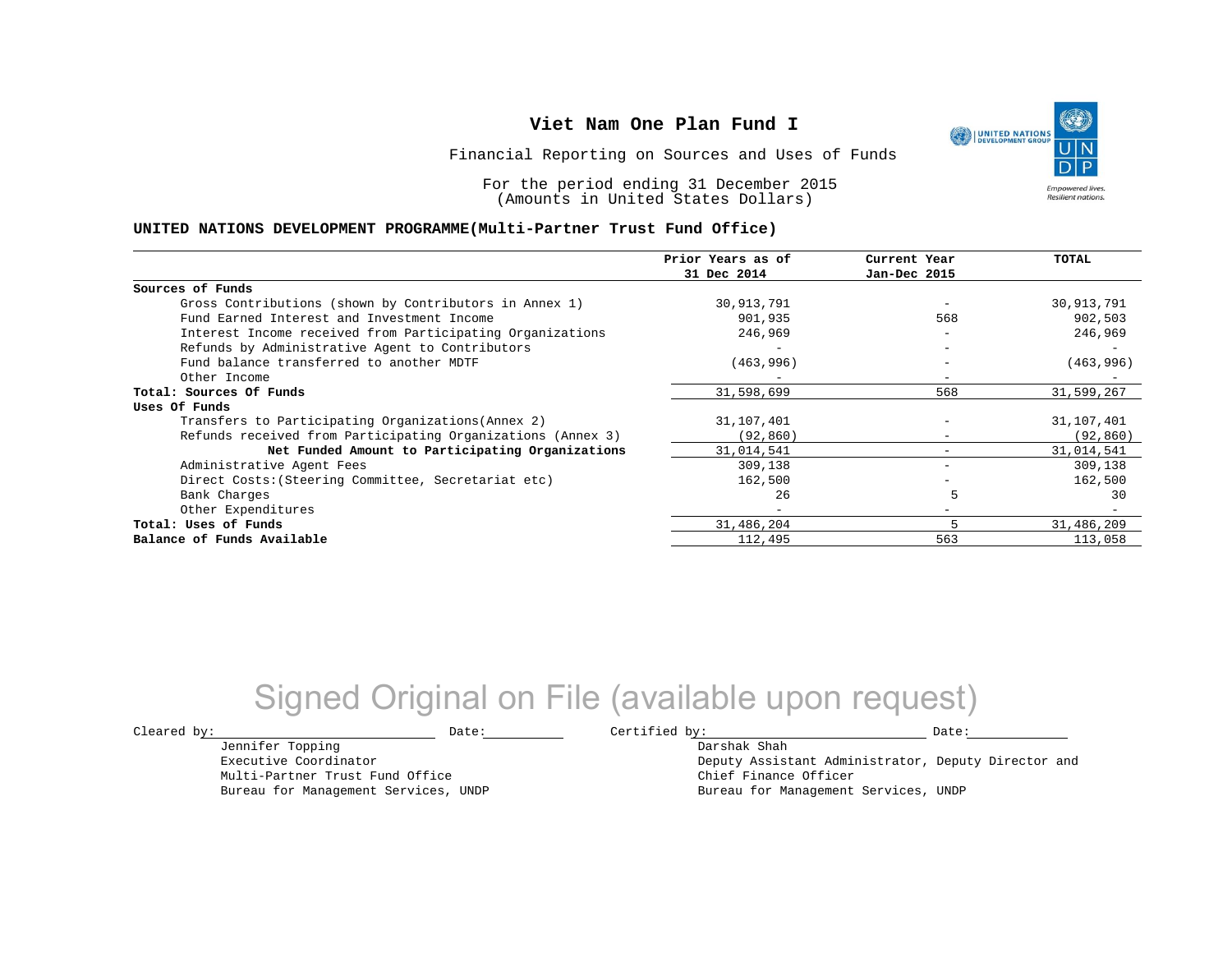

Financial Reporting on Sources and Uses of Funds

For the period ending 31 December 2015 (Amounts in United States Dollars)

### **UNITED NATIONS DEVELOPMENT PROGRAMME(Multi-Partner Trust Fund Office)**

#### **Annex - 1: Gross Contributions**

|                                | Prior Years as of | Current Year             | TOTAL      |
|--------------------------------|-------------------|--------------------------|------------|
|                                | 31 Dec 2014       | Jan-Dec 2015             |            |
| Contributors                   |                   |                          |            |
| CANADIAN INTERNATIONAL DEVELOP | 2,023,882         |                          | 2,023,882  |
| DEPARTMENT FOR INT'L DEVELOPME | 5,125,500         | $\qquad \qquad$          | 5,125,500  |
| GOVERNMENT OF FRANCE           | 1,000,000         | $\qquad \qquad$          | 1,000,000  |
| GOVERNMENT OF LUXEMBOURG       | 5,176,500         |                          | 5,176,500  |
| GOVERNMENT OF NETHERLANDS      | 2,500,000         |                          | 2,500,000  |
| GOVERNMENT OF NEW ZEALAND      | 2,000,000         |                          | 2,000,000  |
| GOVERNMENT OF NORWAY           | 6,407,909         |                          | 6,407,909  |
| GOVERNMENT OF SPAIN            | 4,000,000         |                          | 4,000,000  |
| IRISH AID                      | 1,000,000         | $\overline{\phantom{m}}$ | 1,000,000  |
| SWISS AGY FOR DEVELOPMENT & CO | 1,680,000         | $\overline{\phantom{m}}$ | 1,680,000  |
| Total: Contributions           | 30,913,791        |                          | 30,913,791 |

## Signed Original on File (available upon request)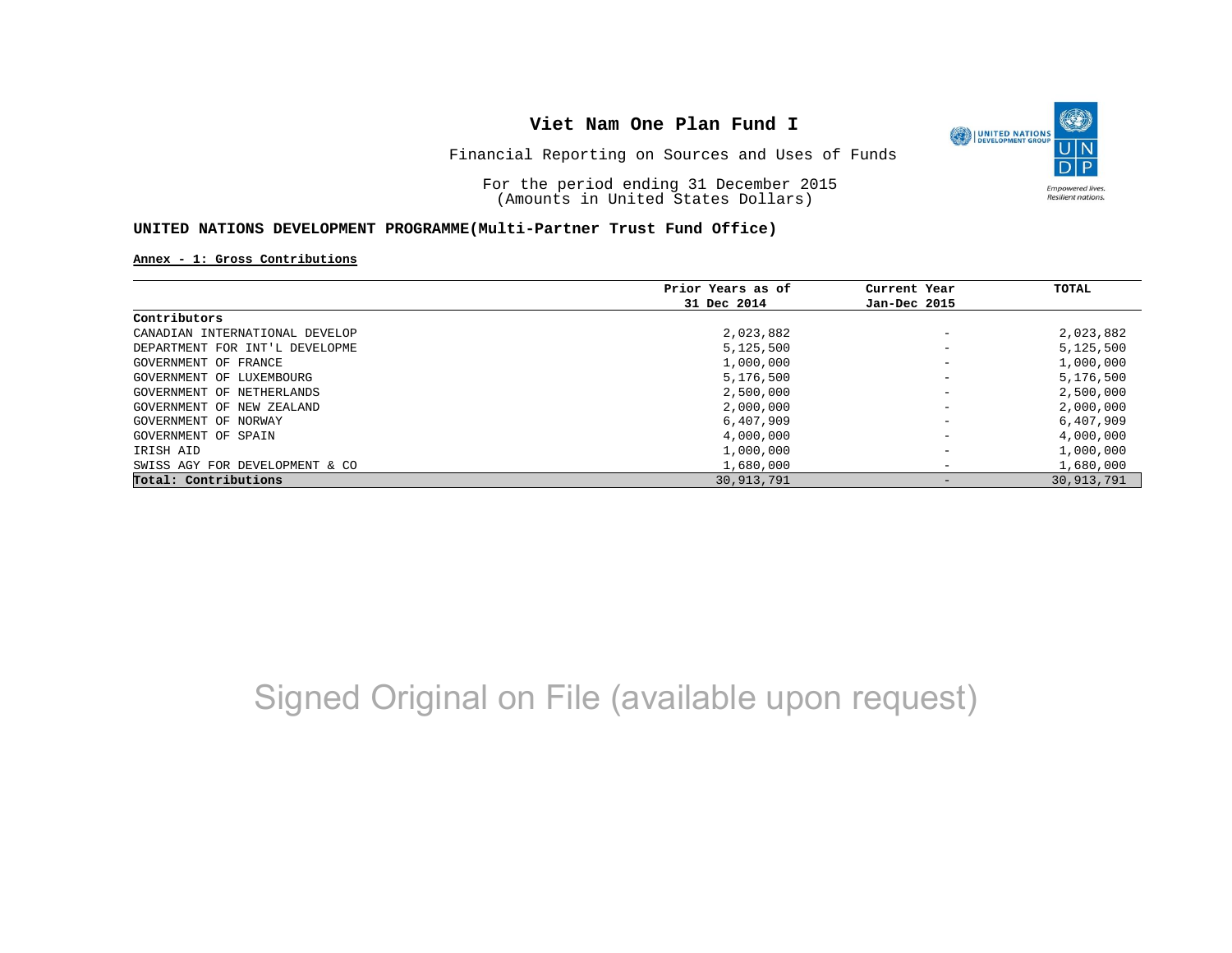

Financial Reporting on Sources and Uses of Funds

For the period ending 31 December 2015 (Amounts in United States Dollars)

#### **UNITED NATIONS DEVELOPMENT PROGRAMME(Multi-Partner Trust Fund Office)**

#### **Annex - 2: Transfers to Participating Organizations**

|                                                | Prior Years as of | Current Year             | TOTAL      |
|------------------------------------------------|-------------------|--------------------------|------------|
|                                                | 31 Dec 2014       | Jan-Dec 2015             |            |
| UNAIDS                                         | 1,279,720         | $\overline{\phantom{a}}$ | 1,279,720  |
| UNDP                                           | 11,451,254        | $\qquad \qquad -$        | 11,451,254 |
| UNDP (UNV)                                     | 388,458           | $\overline{\phantom{m}}$ | 388,458    |
| UNFPA                                          | 5,019,255         | $\qquad \qquad -$        | 5,019,255  |
| UNICEF                                         | 12,968,714        | $\overline{\phantom{0}}$ | 12,968,714 |
| Total Transfers to Participating Organizations | 31,107,401        | $-$                      | 31,107,401 |

# Signed Original on File (available upon request)